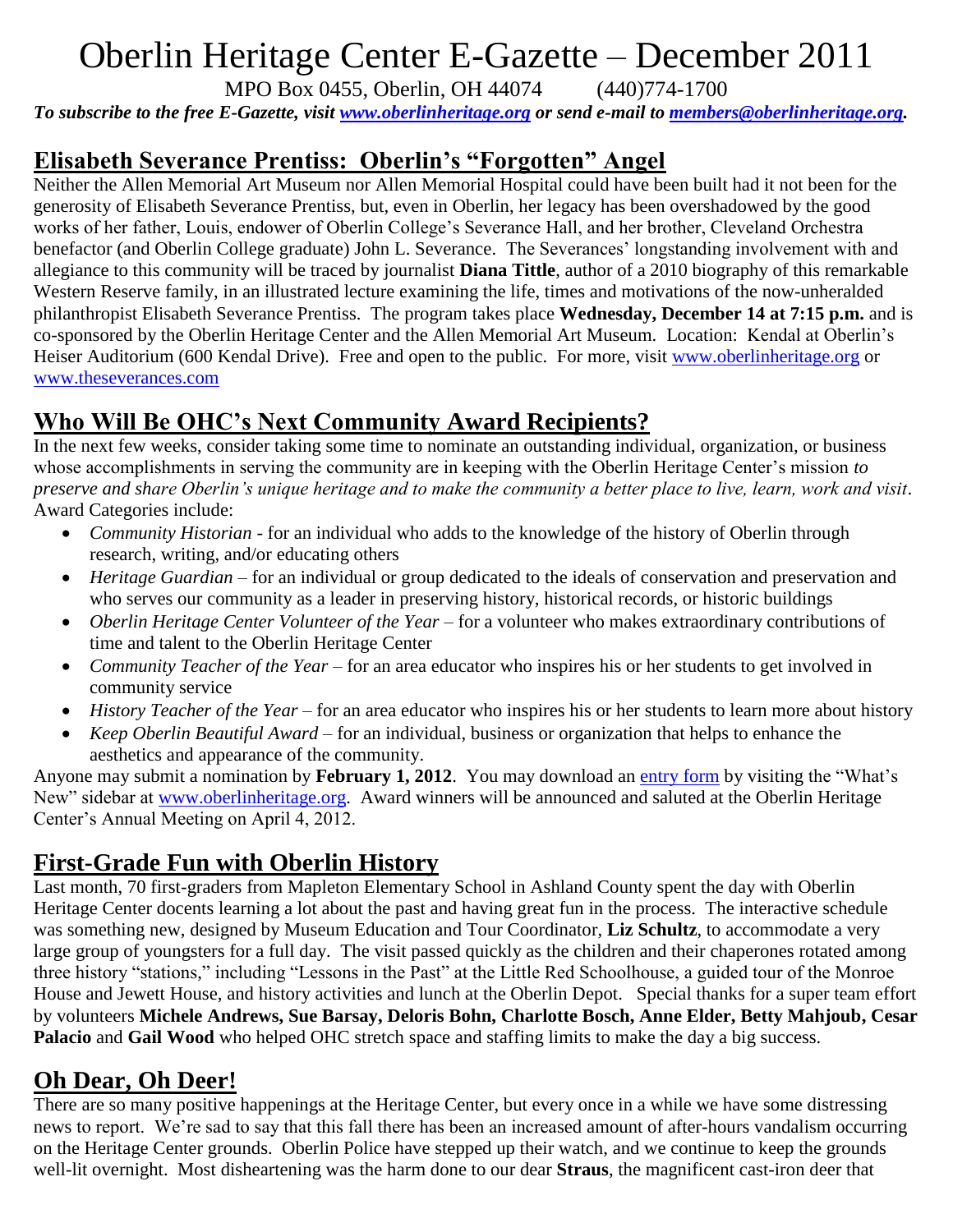graces the Monroe House front lawn, whose cement base was uprooted as he was tipped over and damaged by vandals last month. Thank you to **Bob Lodge** (and his great crew at **McKay Lodge Fine Arts Conservation Laboratory**) for promptly taking Straus under their care and working to return him to fine form once again. We welcome your help in any way with curbing the vandalism which takes away valuable time, energy and funding from all the good work going on at the Heritage Center.

### **Holiday Gift Ideas from the Heritage Center**

Apollo Theatre tee shirts are popular items at the Museum Store this season! A deck of Oberlin history playing cards makes a great stocking stuffer! For the collector of beautiful and unique pieces – how about a lovely reproduction of an original tile from Julia Finney Monroe's signature blue parlor fireplace? For the person who has everything, an inscribed [brick](https://secure.oberlinheritage.org/buyabrick.shtml) in his or her honor placed along the Oberlin Heritage Trail is guaranteed to please. The one-size-fitsall gift that keeps on giving throughout the year is an Oberlin Heritage Center gift membership! Visit [www.oberlinheritage.org](http://www.oberlinheritage.org/) or stop by the Monroe House Tuesday through Saturday (10 a.m. to 3 p.m.) to do some holiday shopping for everyone on your list. They'll be delighted with something out-of-the-ordinary and you'll feel good knowing you've made a difference in helping to preserve Oberlin's nationally significant history!

#### **Welcome New Members**

The Oberlin Heritage Center extends a warm welcome to new members **Barbara Bruer**, **Lesslie Crowell** (Charlottesville, VA), **Robert McClusky** and **Patricia Yarber-Lamb**. (All are from Oberlin unless indicated otherwise.) The Heritage Center has welcomed nearly 60 new members in 2011 – your support really means a lot to the organization! If you are not yet a member, **please join**! Visit [www.oberlinheritage.org](http://www.oberlinheritage.org/) to join online or call (440) 774-1700 [\(members@oberlinheritage.org\)](mailto:members@oberlinheritage.org) to request a membership brochure be sent to you.

## **Annual Fund Progress**

You've heard a lot this year about the great variety of programs, tours and services that the Oberlin Heritage Center offers, all the while stretching its slim operating budget with the use of great volunteers, energetic student interns, and donated materials and in-kind services. Memberships, tour fees, and fee-for-service projects help pay the monthly bills, but they do not fully cover the basic costs of operations. The Annual Fund provides essential income needed to operate the Oberlin Heritage Center and balance the budget. To date, the 2011 Annual Fund has raised \$27,975 from 210 donors. If you have not yet contributed to this once-a-year, end-of-the-year appeal, the Heritage Center needs your support to reach its goal of \$35,000. In addition to a tax receipt, you'll get OHC's assurance that your donation will be used effectively to preserve and share Oberlin's important history. Make a gift [online](https://secure.oberlinheritage.org/donation.shtml) or mail your donation to the OHC Annual Fund, P.O. Box 0455, Oberlin, OH 44074. The Annual Fund campaign continues through December 31, 2011.

### **OHC Board, Staff, and Volunteer News**

**Ken Grossi**, Oberlin College Archivist and OHC Trustee, participated in a symposium at J.F. Oberlin University in Tokyo, Japan on November 2. Ken gave a presentation about Oberlin College in conjunction with the symposium's theme "John Frederick Oberlin and His Legacy." The symposium was held during the 90<sup>th</sup> anniversary celebration of the establishment of the Sutei Joshi (Girls') Kodoku Gakko School in China in 1921 by Yasuzo Shimizu, Oberlin College Class of 1926 and founder of Obirin Gakuen (J.F. Oberlin University's affiliated institute) in 1946.

Executive Director, **Pat Murphy** attended the Ohio Historic Preservation Office Awards luncheon in Piqua last month to accept a **Preservation Award of Merit** for the Oberlin Heritage Center's partnership with architect **Mark Lesner** and **LorMet Community Federal Credit Union**'s restoration of the [People's Banking Company building](http://ohsweb.ohiohistory.org/portal/about-p.shtml) in Oberlin. For [more,](http://www.ohiohistory.org/about/pr/111811a.html) visit the Ohio Historical Society's website at [www.ohiohistory.org,](http://www.ohiohistory.org/) go to "About" on the main menu, and then follow and click on the tabs for Resources/Historic Preservation/Media Page.

Congratulations to **Liz Schultz**, Museum Education and Tour Coordinator, who has been selected by Rotary International's District 6600 to be part of a group study exchange in Italy for four weeks next spring. Liz will travel to four regions on Italy's east coast: Marche, Abruzzo, Molise and Umbria with a group of five young professionals from across northern and central Ohio. The Oberlin Rotary Club is Liz's sponsor. She plans to learn more about international museum education and tourism practices as part of the experience of meeting many local Italian Rotarians.